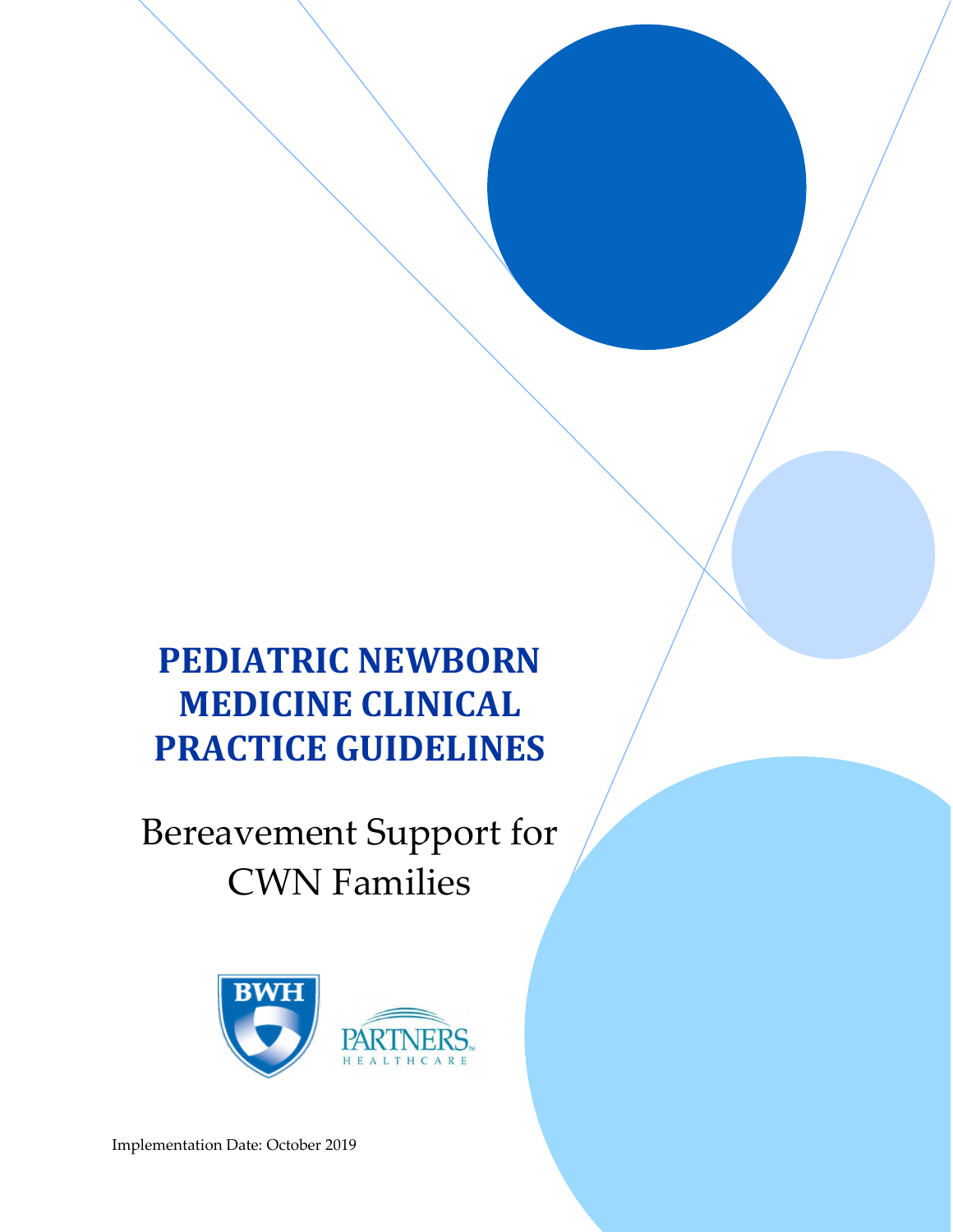

#### **Clinical Practice Guideline:** Bereavement Support for CWN families

#### **Points of emphasis/Primary changes in practice**:

- 1. Well-established protocols in place at BWH for Neonatal Palliative Care, Religious Support for Parents of Critically Ill or Stillborn Infants, and Care of the Patient/Family Experiencing Pregnancy/Neonatal Loss. (policies available within Department of Nursing)
- 2. Bereavement follows loss; hence, the goal of "Bereavement Support" is to enhance followup with families as parental grief continues for several weeks/months after the death of their infant(s).

**Rationale for Change**: To enhance and standardize the Bereavement Services in CWN at BWH

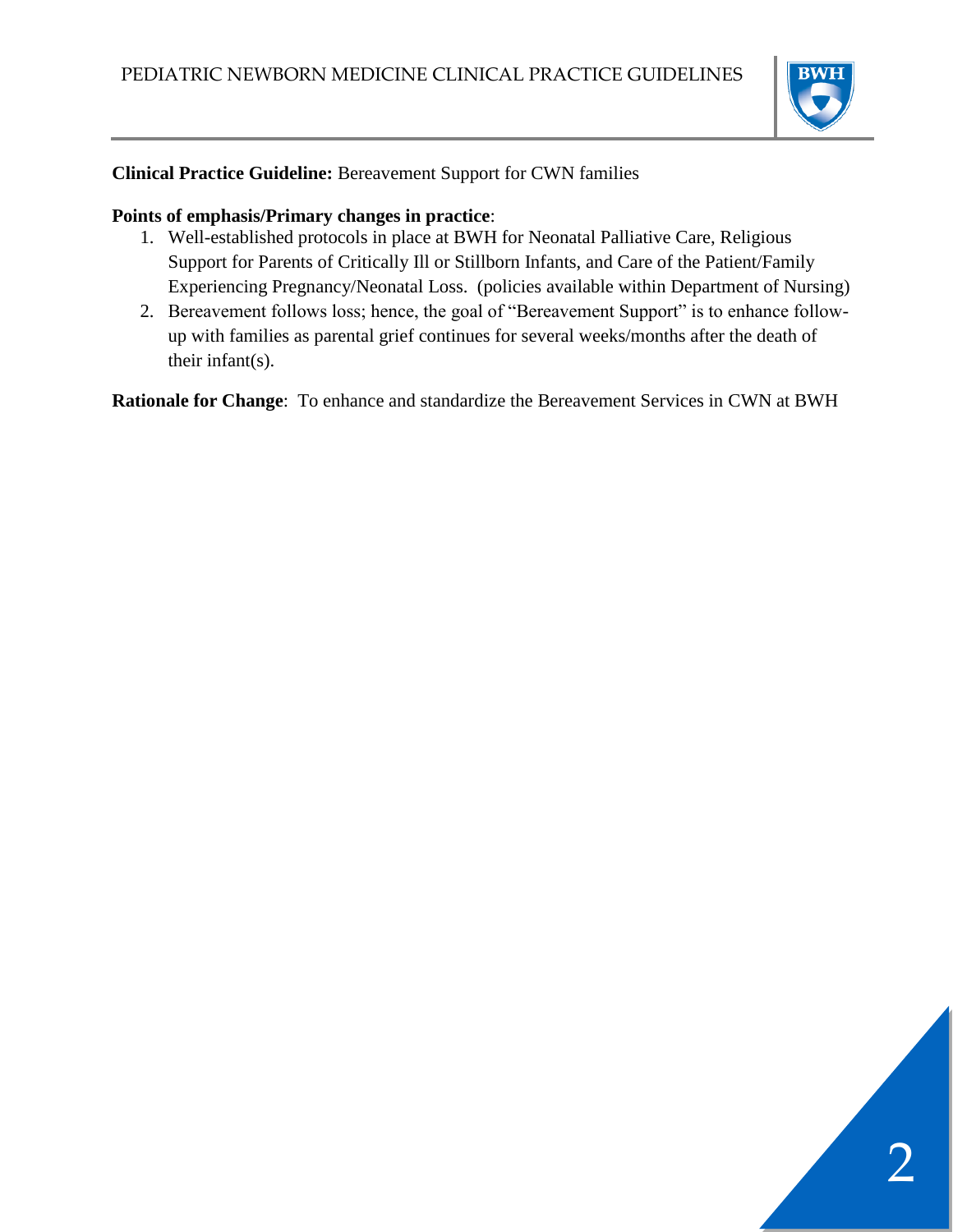

| <b>Clinical Guideline</b> | <b>Bereavement Support for CWN Families</b> |  |  |  |  |  |  |
|---------------------------|---------------------------------------------|--|--|--|--|--|--|
| <b>Name</b>               |                                             |  |  |  |  |  |  |
| <b>Effective Date</b>     |                                             |  |  |  |  |  |  |
| <b>Revised Date</b>       |                                             |  |  |  |  |  |  |
| <b>Contact Person</b>     |                                             |  |  |  |  |  |  |
| <b>Approved By</b>        | Clinical Practice Council                   |  |  |  |  |  |  |
|                           | Department of Newborn Respiratory ___       |  |  |  |  |  |  |
|                           | Department of Newborn Medicine              |  |  |  |  |  |  |
|                           | Department of Neonatal Nursing _9/11/19_    |  |  |  |  |  |  |
|                           |                                             |  |  |  |  |  |  |
| <b>Keywords</b>           |                                             |  |  |  |  |  |  |

**This is a clinical practice guideline. While the guideline is useful in approaching standardized and enhanced bereavement care for families experiencing loss, clinical judgment and / or new evidence may favor an alternative plan of care, the rationale for which should be documented in the medical record.**

**I. Purpose**: The purpose of this clinical practice guideline is to standardize and enhance bereavement care to families experiencing neonatal loss for 12 months after the infant's death.

**II.** All CPGs will rely on the [NICU Nursing Standards of Care.](https://hospitalpolicies.ellucid.com/documents/view/3228/active/) All relevant nursing PPGs are listed below.

[HAPM 1.11.1 Fetal/Newborn Death](https://hospitalpolicies.ellucid.com/documents/view/2491/active/)

[WNH I.3 Care of an Infant with A Life Limiting Condition or Illness](https://hospitalpolicies.ellucid.com/documents/view/3287/) [WNH M.2 Bringing Infant from Patient Care Unit to Morgue](https://hospitalpolicies.ellucid.com/documents/view/3293/active/) [WNH P.3 Care of the Patient/Family Experiencing Pregnancy or Neonatal Loss](https://hospitalpolicies.ellucid.com/documents/view/3301/active/) [WNH R.3 Religious Support for Parents of a Critically Ill or Stillborn Infant](https://hospitalpolicies.ellucid.com/documents/view/3307/active/)

**III.** Definitions: *Grief* – "a symptom of bereavement"; the emotional reaction that follows the loss of a valued other; or a normal response characterized by intense and deep sorrow that may be manifested in psychological, physical, behavioral, or social ways." (Fenstermacher paper). *Mourning* – "an expression of bereavement that is time-limited and dynamic, differing from person to person and over time." (Fenstermacher paper). Bereavement – there is no specific definition; vaguely defined as loss through death. Grief is used a synonym for bereavement, when bereavement is a much more global process.

V Bereavement theories

- a. Classic resolution of grief and detachment from the deceased loved one (Davies 2004)
- b. Modern thoughts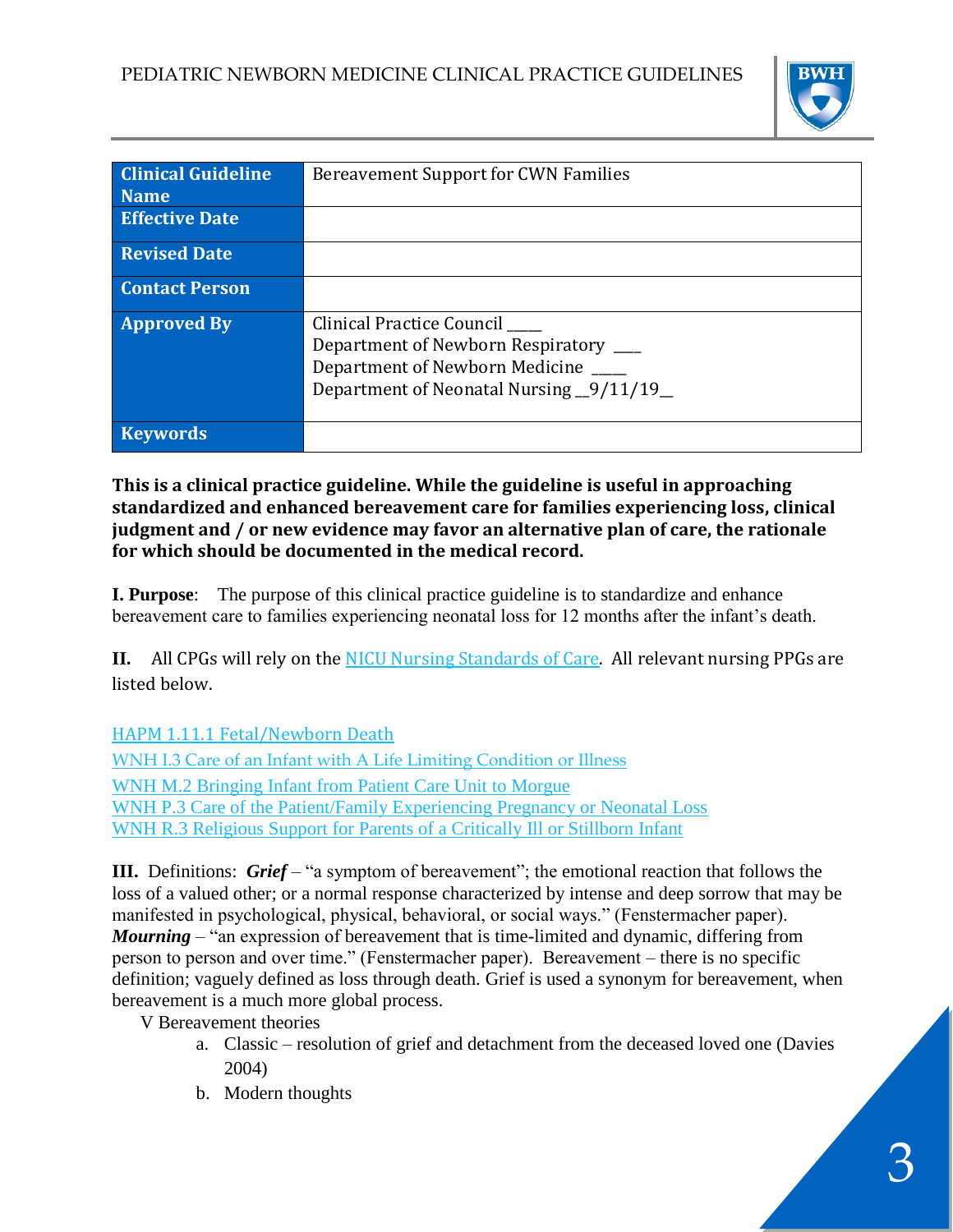

- i. Bereavement is a process that is unique to each person and INCLUDES maintaining the loved one's memory
- ii. Grief can be a catalyst for personal change ("a re-framing of self")
- **IV**. Bereavement influences (see also attachment 1)
	- a. Antecedents
		- iii. Primary event: unexpected loss of infant
		- iv. Secondary event: loss of "dreams" dreaming about parenthood is about, future hopes for baby, etc
	- b. Attributes main attribute is grief (personal experience involving potentially a multitude of emotions – sadness, irritability, depression, anger, etc), but there are many modifiers
		- v. Situational modifiers
			- 1. Number of living children
			- 2. Surviving twin
			- 3. Recurrent loss
			- 4. Subsequent pregnancies
			- 5. Other stressful life events
		- vi. Internal modifiers
			- 1. Attachment "without attachment or bonding [to the baby], there can be no sense of loss or bereavement"
			- 2. Gender men and women grieve differently
			- 3. Personality traits different personal traits can influence how a person grieves during bereavement (shame, guilt, blame, envy)
		- vii. External modifiers
			- 1. Culture How neonatal loss is perceived by culture, faith, and tradition can influence parents' actions during bereavement
			- 2. Bereavement support help, caring during difficult time helps parents with the degree of grief intensity and duration of bereavement (lessens)
			- 3. Attachment "without attachment or bonding [to the baby], there can be no sense of loss or bereavement"
			- 4. Gender men and women grieve differently
			- 5. Personality traits different personal traits can influence how a person grieves during bereavement (shame, guilt, blame, envy)
	- c. Outcomes
		- viii. Bereavement has no set end point
			- ix. Families can struggle with guilt, finding a redefined sense of self, marital issues, sense of inadequacy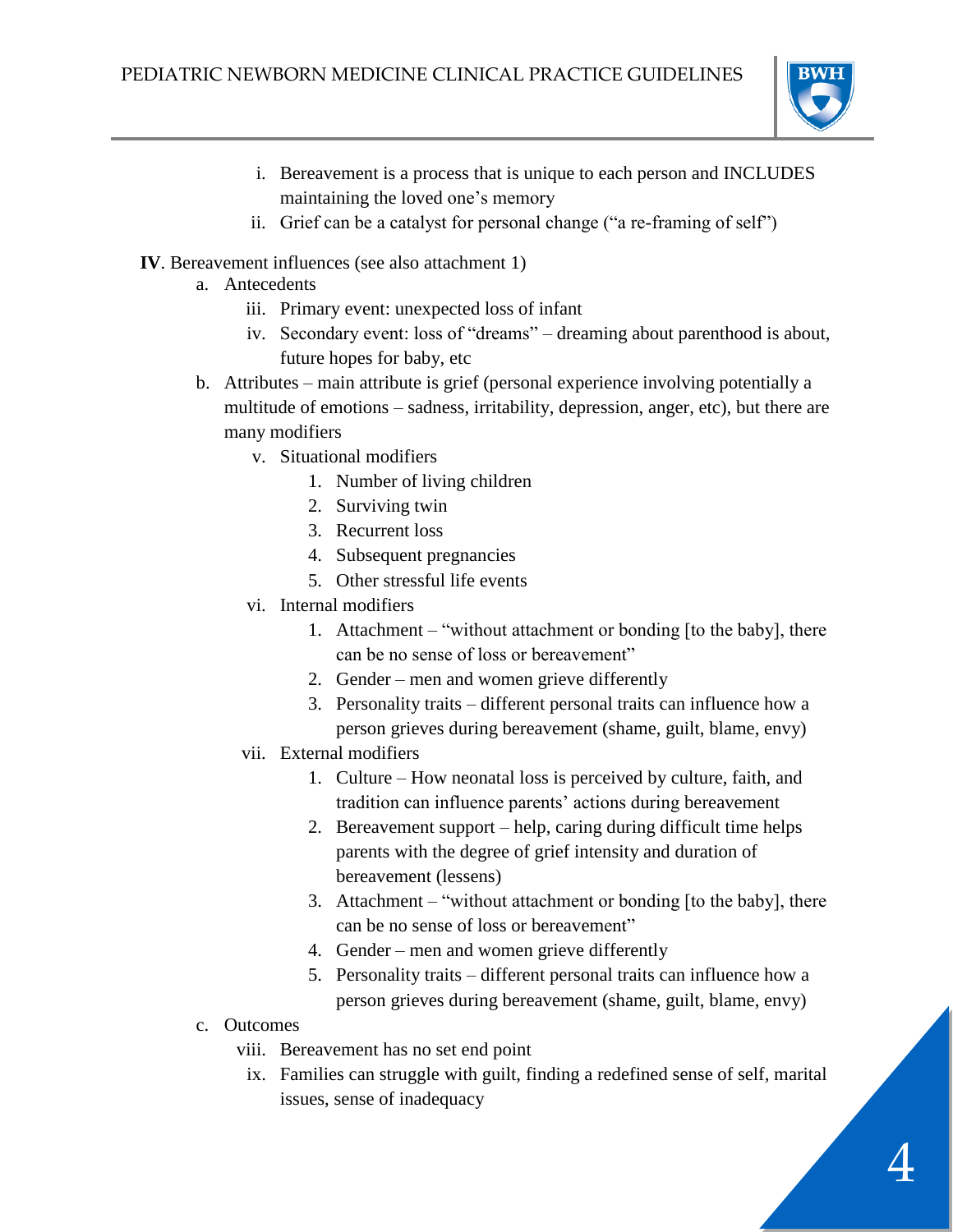

- x. Goal have families develop their own "meaning to the experience"
- **V.** Currently available supports at BWH
	- a. Bereavement room on CWN 5 across from labor room 14. Multiple support pamphlets are available.
	- b. Bereavement cart located in Neighborhood 4 of NICU
	- c. Once a year, Remembrance Service typically last Sunday in October
	- d. Memory boxes
	- e. Photography services
	- f. Certified bereavement coordinators/councilor
	- g. Social Services and staff make phone call & send cards to family after infant's passing
	- h. NICU Family Support Specialists

**VI.** Immediate Steps after Death – Bereavement Checklist **(APPENDIX 1)**

**VII.** Detailed Outline of Bereavement Steps **(APPENDIX 2)**

**VIII**. Sample Physician Follow Up Phone Call **(APPENDIX 3)**

**IX**. Sample Bereavement Letter **(APPENDIX 4)**

**X**. Immediate Bereavement Support Services list **(APPENDIX 5)**

**XI**. Example of Bereavement Form to be filled out by nursing at time of infant's death **(APPENDIX 6)**

**XII. FOLLOW UP MEETING:** A follow-up meeting should be offered with the primary teams (both NICU and Obstetrical) and the family to review pertinent clinical issues, autopsy reports, and to provide further emotional support and comfort.

- a. Members of these teams may include (depending upon location of infant L&D, NICU, and/or WBN):
	- i. Primary Attending
	- ii. Fellow
	- iii. Resident
	- iv. NNP or NICU PA
	- v. Primary nurse
	- vi. Medical Social Worker
	- vii. Respiratory Therapist
	- viii. Chaplain
	- ix. Infant's PCP if the family has older children
	- x. NICU Family Support Specialist
- b. A typical time for follow up is 4-12 weeks after the death of the patient. This may be held in an office off the CWN floor. If it is not possible to meet in-person then communicate with the family by phone.
- c. The nurse should fill out bereavement form (located in NICU bereavement cart) and leave in NICU assistant nurse manager's mailbox (if infant was located on CWN 9, 10 or NICU). The form should include all above mentioned members of the team and any comments concerning the parents' grief process. This allows the bereavement team to coordinate follow up.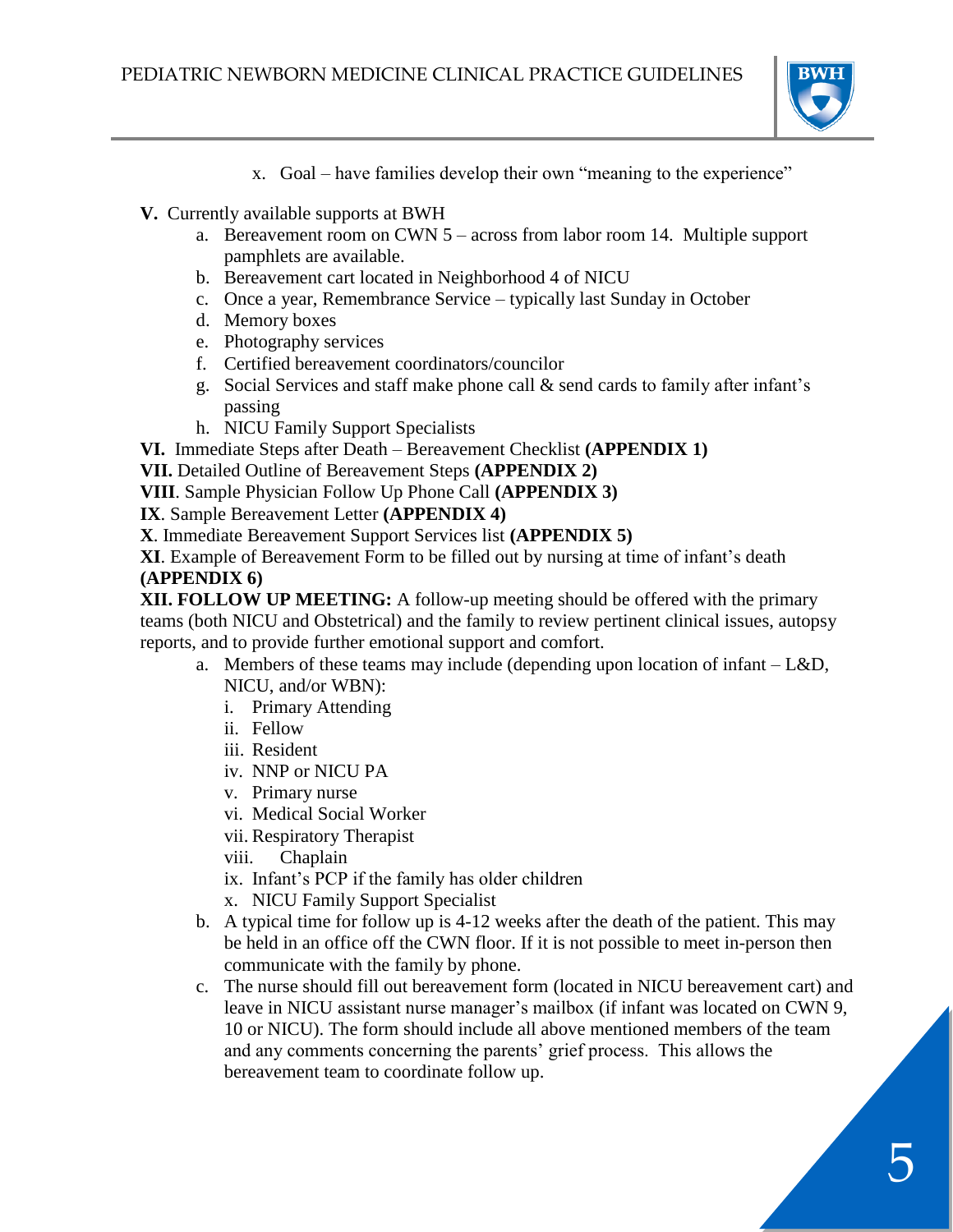

- d. NICU attending should fill out physician form Appendix 1 (located in NICU bereavement cart) and leave in Physician Bereavement Binder on Bereavement Cart in NICU.
- e. Primary Social Worker should call within 3-7 days after infant's passing.
- **f. NICU attending physician should communicate with OB attending re: availability and date for a multidisciplinary Follow-Up Meeting at 2 months post-death (prior to calling family).**
- g. Attending physician should call 4 weeks after time of death to offer a family meeting to discuss pertinent clinical issues review autopsy reports and offer words of support. Autopsy results may also be discussed on the phone per parents' wishes.
- h. RN/MSW/MD/RT and chaplaincy (if involved) will call/send a card at **6 months** and on the **one-year anniversary of the infant's death**.
- i. Examples for composing a condolence letter or speaking with the family can be found in **Appendices 3 and 4.**

#### **XIII: Additional key points:**

- a. There are few instances in which an infant receiving palliative care is in the WBN. Medical staff should strongly consider having this infant on the NICU service (with an assigned NICU attending/fellow/LIP) as the primary service providers.
- b. **Of note, any lines (including ETT) that are present when the infant dies should NOT be removed after death. Because the death is reportable to the office of the Medical Examiner, state statute provides** *"The body of the deceased shall not be moved, and the scene where the body is located shall not be disturbed, until either the medical examiner or the district attorney or his representative either arrives at the scene or gives directions as to what shall be done at the scene." (MGL ch. 38 s. 4).* **Up until the infant passes away, the parents have autonomy to make decisions for care, and if palliative measures include removal of tubes, this can be and should be supported.**

#### **References:**

1. Blunnhuber, K., Nash, S., Meier, D., Weissman, D., Woodcock, J. (2008). Putting evidence into practice: Palliative care. © BMJ Publishing Group Limited.

2. Gardner, S.L, Carter, B.S., Enzman-Hines, M., & Hernandez, J.A. (Eds.). 7th ed., 2011, Merenstein & Gardner's Handbook of Neonatal Intensive Care, Mosby Elsevier: St. Louis. 3. Williams, C., Munson, D., Zupancic, J., Kirpalani. (2008). Supporting bereaved parents: practical steps in providing compassionate perinatal and neonatal end of life care – A North American perspective. Seminars in Fetal & Neonatal Medicine, 13, 335-340.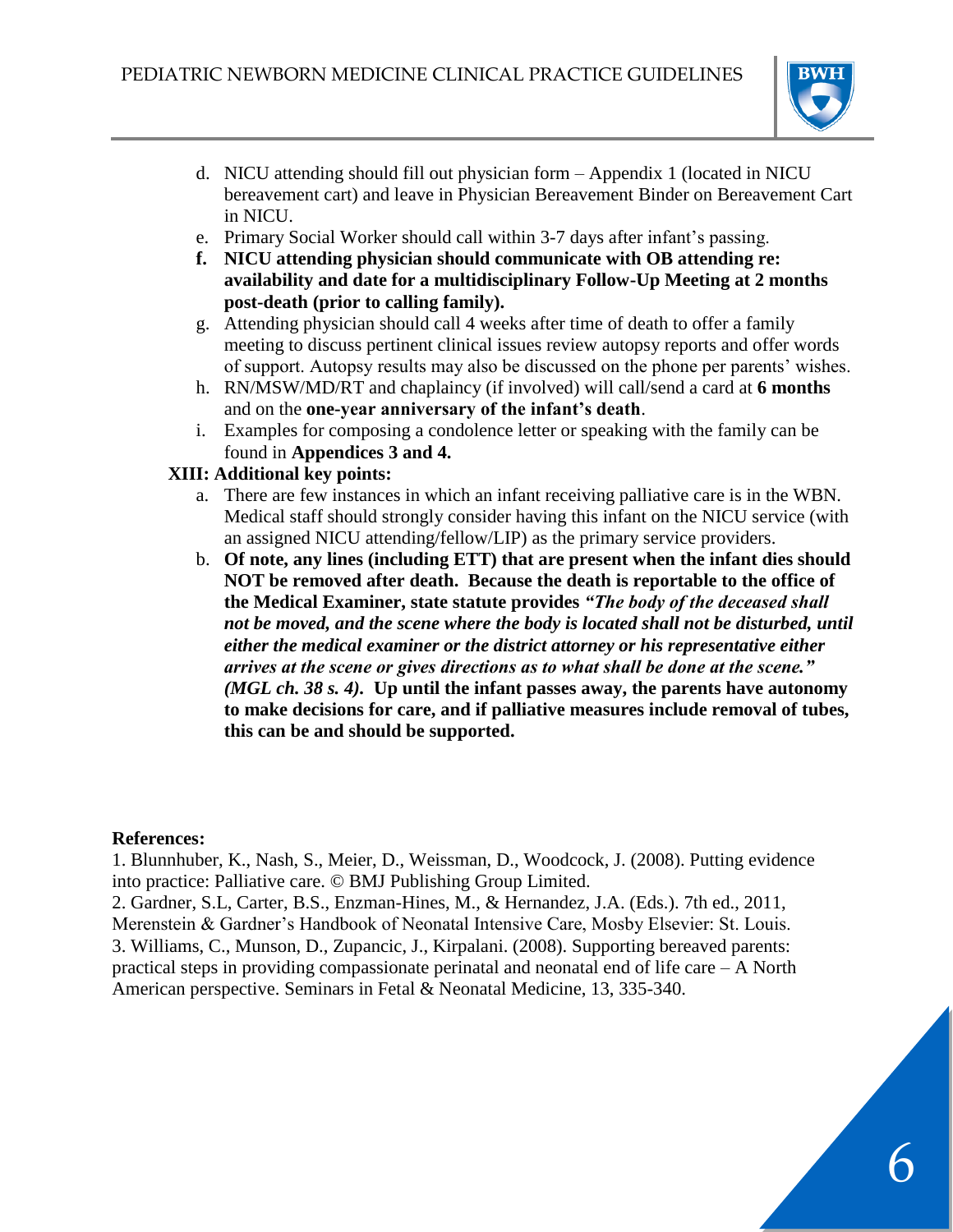

#### **Appendix 1: Physician Checklist for Newborn Death**

(not part of medical record)

|                                                                 |                                                     | <u> 1989 - Johann Stoff, amerikan bestein besteht aus dem Berlingen aus dem Berlingen aus der Berlingen aus der E</u> |  |  |  |  |
|-----------------------------------------------------------------|-----------------------------------------------------|-----------------------------------------------------------------------------------------------------------------------|--|--|--|--|
|                                                                 |                                                     |                                                                                                                       |  |  |  |  |
|                                                                 |                                                     |                                                                                                                       |  |  |  |  |
|                                                                 |                                                     |                                                                                                                       |  |  |  |  |
|                                                                 |                                                     |                                                                                                                       |  |  |  |  |
| PRIMARY LIPS/RESIDENTS/CONSULTANTS:                             |                                                     |                                                                                                                       |  |  |  |  |
|                                                                 |                                                     | NOTIFIED: YES / NO                                                                                                    |  |  |  |  |
|                                                                 |                                                     | NOTIFIED: YES / NO                                                                                                    |  |  |  |  |
|                                                                 | <b>Initials of Person</b><br><b>Completing Task</b> | <b>COMMENTS</b>                                                                                                       |  |  |  |  |
| <b>Call Medical Examiner</b>                                    |                                                     | Case (circle): accepted rejected                                                                                      |  |  |  |  |
| $-1-617-267-6767$                                               |                                                     | <b>Medical Examiner Name:</b>                                                                                         |  |  |  |  |
| • Call before asking for autopsy                                |                                                     |                                                                                                                       |  |  |  |  |
| consent                                                         |                                                     |                                                                                                                       |  |  |  |  |
| For Organ Donation, call New England                            |                                                     | Name of Donor Services Contact:                                                                                       |  |  |  |  |
| <b>Donor Services</b>                                           |                                                     |                                                                                                                       |  |  |  |  |
| $\bullet$ 1-800-446-6362                                        |                                                     |                                                                                                                       |  |  |  |  |
|                                                                 |                                                     | Organ Donor (circle): yes no                                                                                          |  |  |  |  |
| <b>Autopsy</b>                                                  |                                                     | Parents consented (circle):                                                                                           |  |  |  |  |
| • Call ME first                                                 |                                                     | Yes<br>N <sub>0</sub>                                                                                                 |  |  |  |  |
| • If parents consent, form signed                               |                                                     | Autopsy consent form signed                                                                                           |  |  |  |  |
| <b>REPORT OF DEATH</b>                                          |                                                     | Process:                                                                                                              |  |  |  |  |
| Death certificate completed                                     |                                                     | Complete paper death certificate & take to<br>$\bullet$                                                               |  |  |  |  |
|                                                                 |                                                     | Admitting office (call x25521)                                                                                        |  |  |  |  |
|                                                                 |                                                     | Admitting enters info on Internet & brings<br>$\bullet$                                                               |  |  |  |  |
|                                                                 |                                                     | you the printed Certificate                                                                                           |  |  |  |  |
|                                                                 |                                                     | <b>SIGN BEFORE YOU LEAVE</b>                                                                                          |  |  |  |  |
| EPIC DEATH NOTE COMPLETED                                       |                                                     |                                                                                                                       |  |  |  |  |
| <b>Call OBSTETRICIAN</b>                                        |                                                     | OB name:                                                                                                              |  |  |  |  |
|                                                                 |                                                     |                                                                                                                       |  |  |  |  |
| <b>Call PRIMARY PEDIATRICIAN</b>                                |                                                     | Pediatrician name:                                                                                                    |  |  |  |  |
| If infant was a transport, Call<br>REFERRING PHYSICIAN/HOSPITAL |                                                     |                                                                                                                       |  |  |  |  |
| <b>Please leave in Physician Bereavement</b>                    |                                                     |                                                                                                                       |  |  |  |  |
| <b>Coordinator Binder on Bereavement</b>                        |                                                     |                                                                                                                       |  |  |  |  |
| <b>Cart in NICU</b>                                             |                                                     |                                                                                                                       |  |  |  |  |
| Please notify NICU leadership of infant                         |                                                     | Email: NICUbereavement@bwh.harvard.edu                                                                                |  |  |  |  |
| death                                                           |                                                     |                                                                                                                       |  |  |  |  |
|                                                                 |                                                     |                                                                                                                       |  |  |  |  |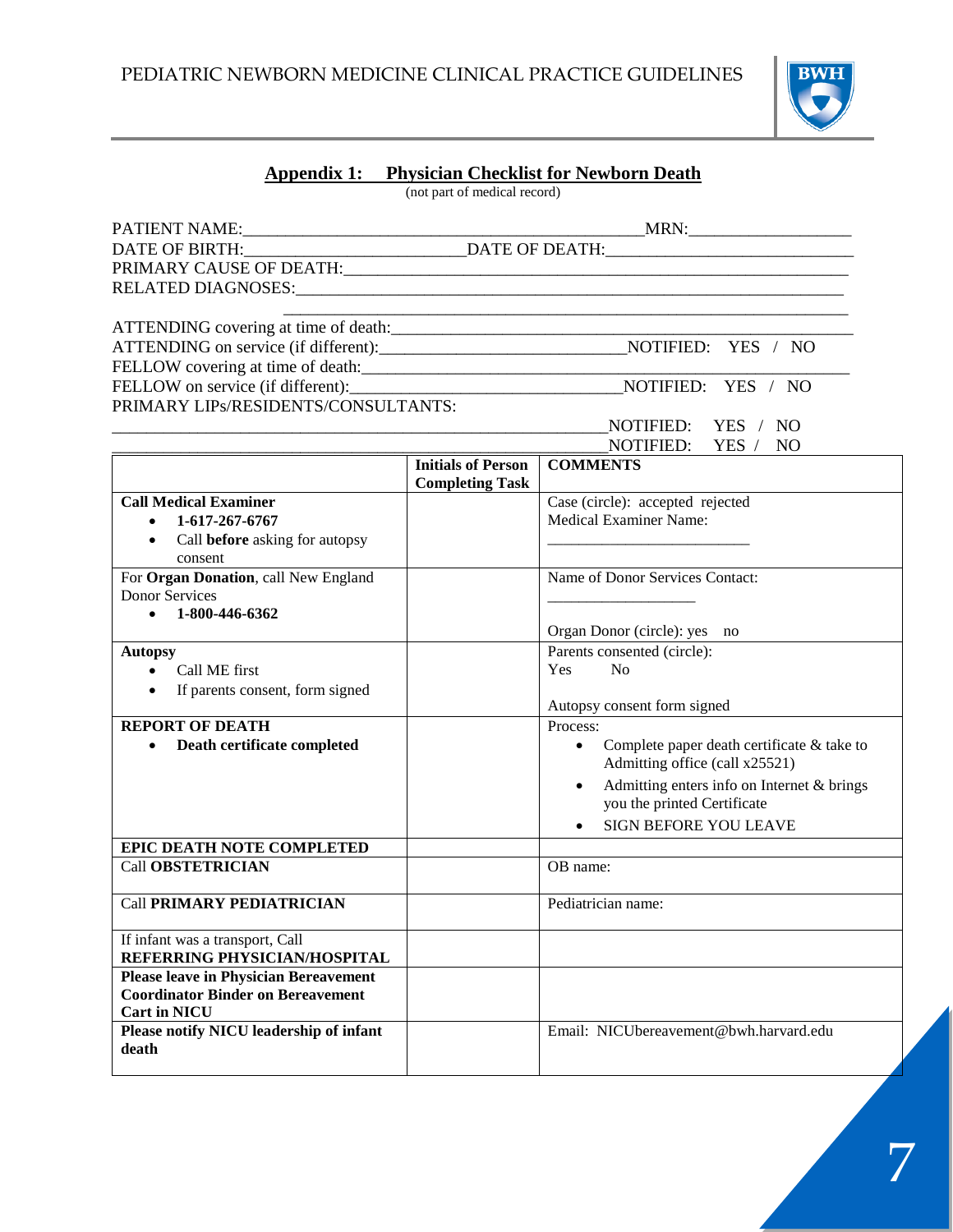

### **APPENDIX 2: Detailed List of Bereavement Steps**

#### **Immediate Steps -- Neonatal Death:**

#### 1. **Pronounce the death**

Evaluate tone, spontaneous respiratory effort and heart sounds. Listen for a full minute as a baby may continue to have a very low heart rate for many minutes after they have stopped breathing. Document the date and time of death in the chart and note the clinical findings e.g. "no heart beat" or spontaneous respiratory effort". **Of note, any lines (including ETT) that are present when the infant dies should NOT be removed after death. Because the death is reportable to the office of the Medical Examiner, state statute provides** *"The body of the deceased shall not be moved, and the scene where the body is located shall not be disturbed, until either the medical examiner or the district attorney or his representative either arrives at the scene or gives directions as to what shall be done at the scene." (MGL ch. 38 s. 4).* **Up until the infant passes away, the parents have autonomy to make decisions for care, and if palliative measures include removal of tubes, this can be and should be supported.** 

#### 2. **Inform the Medical Examiner**

#### *(617) 267-6767 (open 24 hrs)*

All newborn deaths must be reported to the Medical Examiner. The Medical Examiner has the prerogative to accept any case. They may perform an autopsy on a case even if the parents decline for personal or religious reasons.

Tips when speaking with the Office of the Medical Examiner:

- Have the following information available:
- Date and time of birth
- Date and time of death
- Maternal information
- Cause of death (what you intend to write on the death certificate, e.g. periventricular hemorrhagic infarction due to extreme immaturity).

#### 3. **Call the New England Donor Services (formerly New England Organ Bank)**

#### *800-446-6362*

Call their number and give them details of the infant.

They will decide if there are tissues that may be suitable for transplant. Typically, the only tissues that the NEDS will consider are corneas and heart valves. Most often the case is declined. In cases they believe are suitable for tissue transplant, they will contact the family directly and ask permission. You should not ask permission for organ transplant as that creates the perception of a conflict of interest, however you should alert the family that they will receive a call from NEDS if you know this to be true, so that it does not come as a surprise to them. **They will call the family**.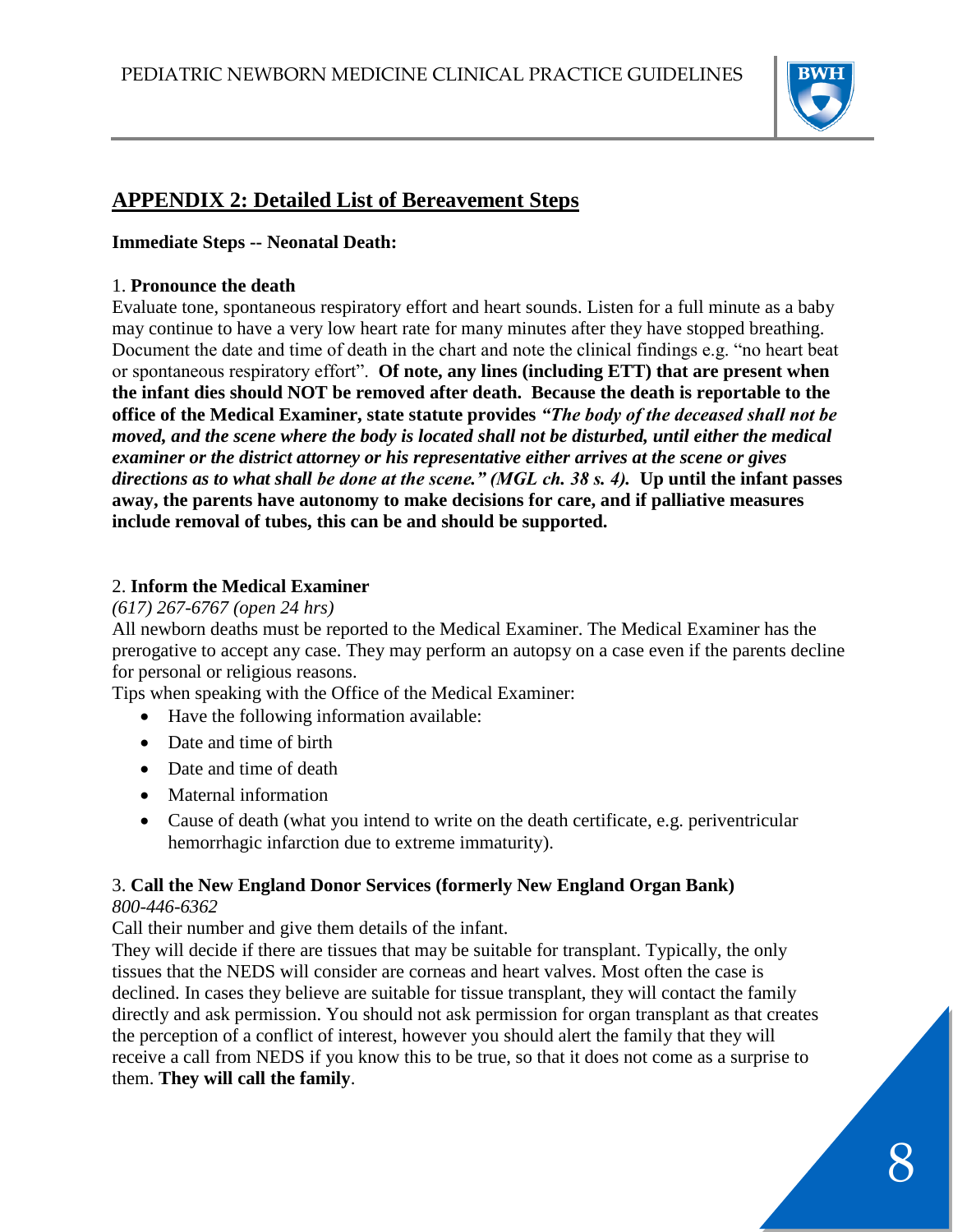

#### 4. **Ask the family for autopsy consent**

It is always a delicate and difficult conversation. Find language that works for you. There are now many options on the autopsy form. You should go through these with the family. The family may request that only certain organ systems are examined. Tissues may be removed for histological examination – the family may refuse this. The family will decide if any removed tissues are to be returned to them (the funeral home) for disposal, or if the hospital may dispose of them.

#### 5. **Complete the Death Certificate**

Massachusetts now has electronic death certification. BWH has simplified the process for practitioners:

- You will continue to complete the death certificate
- $\Box$  Take this to the Admitting office (under escalator in 75 Francis St (x25521 or (617) 732-5521)
- They enter the information on the Internet
- They bring you the printed Certificate
- YOU MUST SIGN THIS BEFORE YOU LEAVE
- If you are on your way out, let the Admitting Office know, and go in there to sign the certificate before leaving.
- Example: Periventricular Hemorrhagic Infarction/Intraventricular Hemorrhage due to: Extreme Prematurity. Associated Conditions: Intra-uterine Growth Restriction

#### 6. **Complete a summary of the baby's stay**

The Attending physician is responsible for dictating the summary for the baby that has died This should summarize the reason for admission, and description of the medical course and death. Please include the cause of death noted on the death certificate, if an autopsy is being performed, and the results of the calls to the NEOB and the Office of the Medical Examiner. The goal is to dictate this summary within 24 hours of the death.

#### 7. **Inform medical staff who have contact with the family**

It is a courtesy to inform the mother's Obstetrician, and their Pediatrician (if there are older siblings), and the Primary Neonatologist. Please also send email via NICU Bereavement address.

#### 8. **Provide Staff support**

It is important to find a time shortly after the death of a newborn, to review the case with the staff, including attendings, RNs, RTs, and trainees. This debriefing session can help improve medical care and support staff. Staff should also be made aware of resources including the Physician support group, and the Employee Assistance Program. A multidisciplinary ethics debriefing can be considered after complex care deaths.

#### 9. **Immediate bereavement support**

The MSW will share bereavement resources with the family. Appendix 5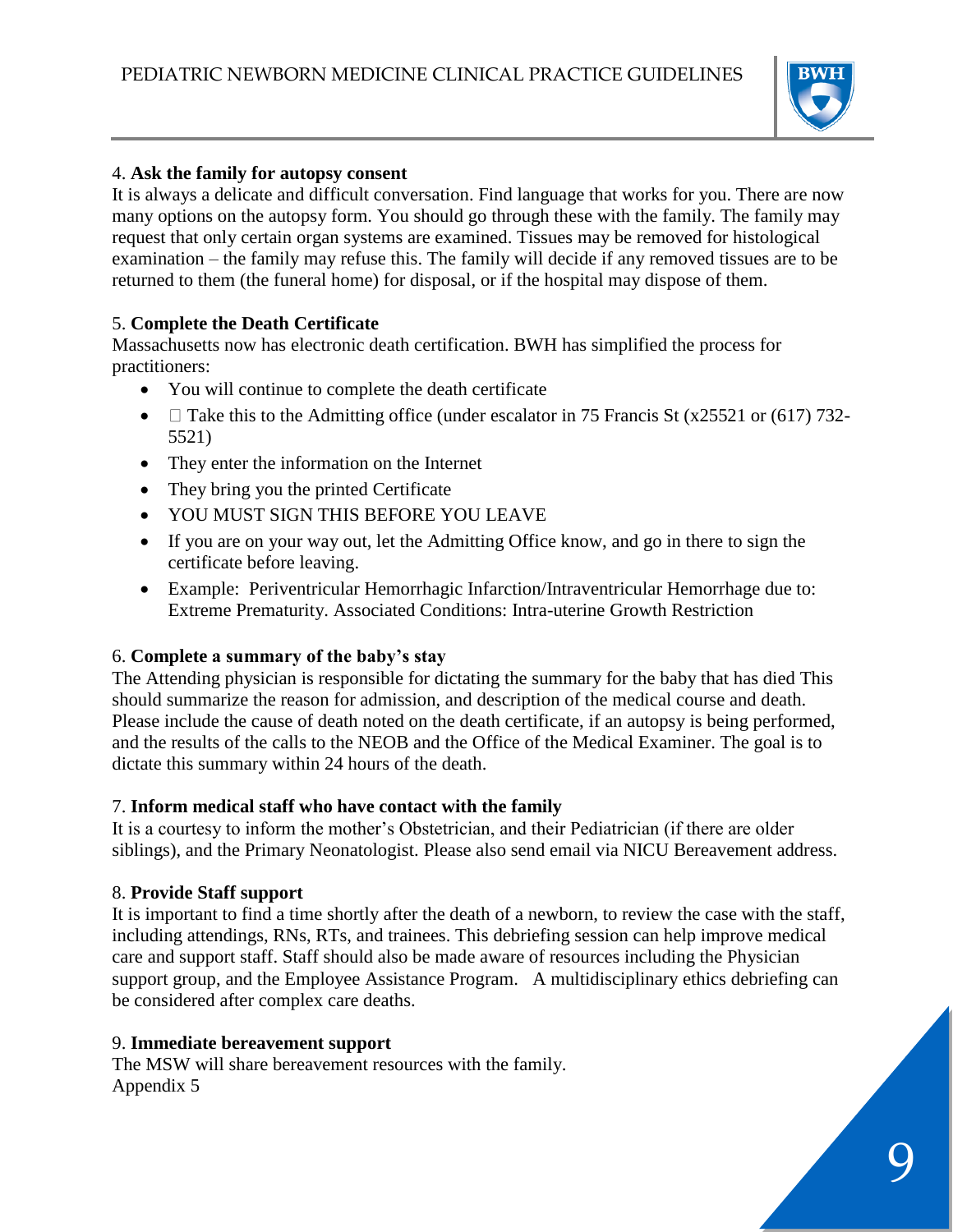

All families should be offered:

 $\Box$  Memory box which includes "certificate of life", footprint pads, "Now I Lay Me Down To Sleep" professional photography with consent from parents.

 $\Box$  Bereavement materials which are either located in the bereavement cart in the NICU or in the bereavement room on L & D.

o When Hello Means Goodbye booklet

o Topic specific brochures from RTS (e.g. talking with children about perinatal loss, grandparent's grief, loss of a multiple, etc). Brochures are available in both English and Spanish.

o When there are siblings, provide information about bereavement support programs (e.g. The Children's Room) or connect family with Child Life Specialist from community palliative care agency (e.g., Care Dimensions)

• See Nursing Policy WNH P.3 Care of the Patient Family Experiencing Pregnancy or [Neonatal Loss](https://hospitalpolicies.ellucid.com/documents/view/3301/active/) 

#### 10. **Lactation**

Notify the NICU lactation consultant if the mother is currently breastfeeding or pumping. The appropriate support can be given to help her donate her breast milk, stop pumping, or dispose of frozen milk.

#### 11. **Disposition of remains**

Hospital policy [HAPM 1.11.1](https://hospitalpolicies.ellucid.com/documents/view/2491/active/)

Massachusetts state law dictates that all live born infants **regardless of gestational age must be buried/cremated. This is the responsibility of each family. BWH will not take responsibility for these dispositions.** 

 $\Box$  Social Work can assist family with making these arrangements.

 $\Box$  The deceased infant will remain in the BWH morgue until the family has made burial/cremation arrangements. The funeral home will then come to BWH to pick up the baby and to prepare him or her for disposition. If a family would like special clothing/items to accompany the baby to the funeral home, the items can be given to the OB Admitting Office in the lobby with a note attached to them. The funeral home will be given the items when they come for the baby.

12. **Fill out necessary Follow up forms. Physician – Appendix 1 and Nursing Appendix 5.**

13. **Consider sending condolence letter. Sample in Appendix 4.**

14. **Bereavement phone call by MD 1 month after infant's passing (Appendix 3 – sample). Offer a multidisciplinary follow up meeting to be scheduled at 2 months after infant's passing.**

15. **Arrange multidisciplinary meeting with appropriate staff and family.**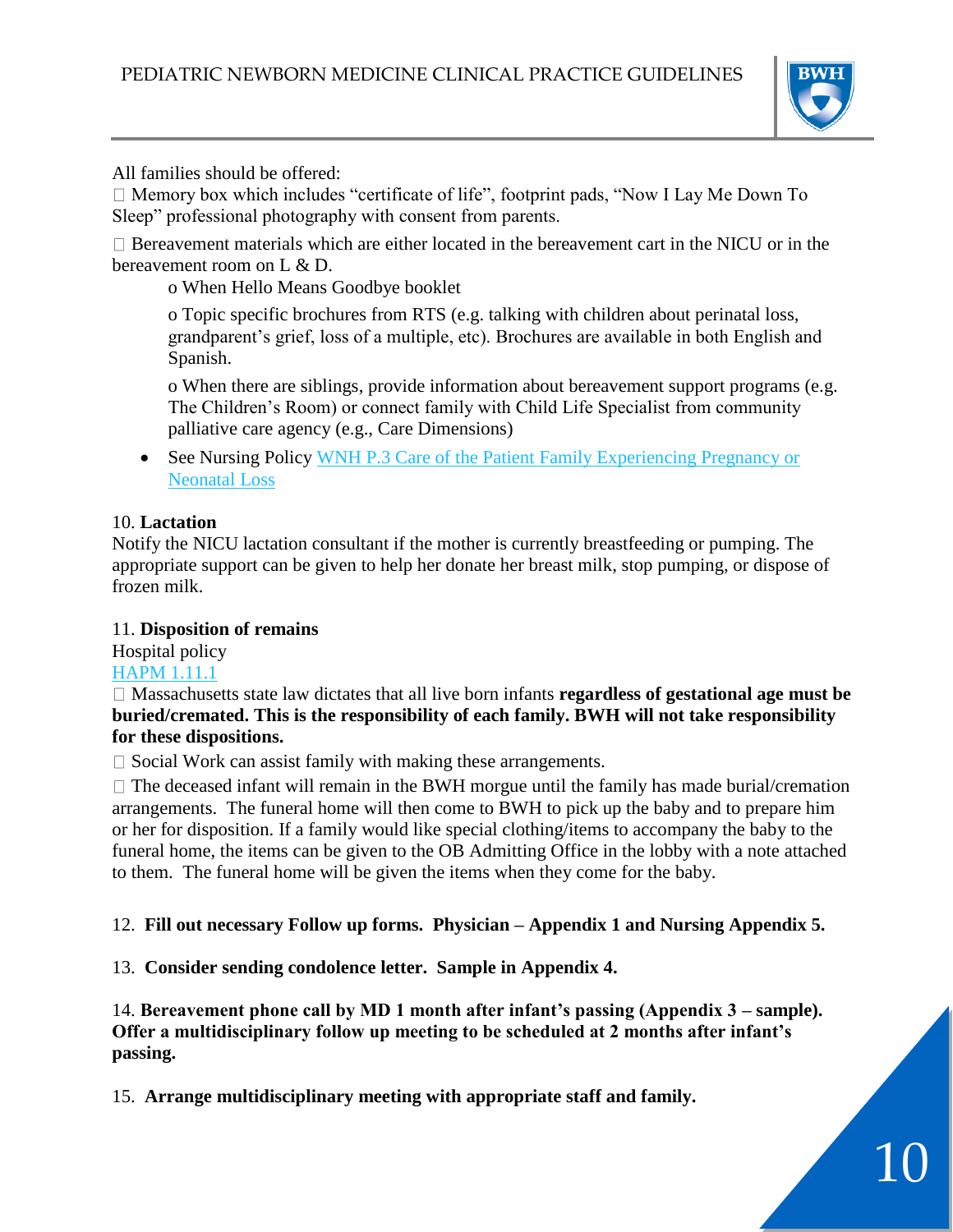

# **Appendix 3: Physician Bereavement Follow-up Phone Call**

#### **I. Preparation**

- 1) Know infant's name and sex
- 2) Know names of parents
- 3) Know whether autopsy requested

#### **II. Phone call**

- 1) Privacy
	- a) Talk in a private place
- 2) Have paper/pen available to take notes if family has questions
- 3) Conversation
	- a) INTRO: "Hi, this is from the NICU at Brigham  $&$  Women's Hospital. I was just thinking of you and wanted to check in to see how you are doing. Is now an ok time to talk?"
		- i) If not a good time: "How about if I call you another time when it might be more convenient? What are some times that are usually good for you?"
		- ii) If o.k. time to talk: "So, how are you managing? "
	- b) MIDDLE: possible suggestions for conversation:
		- i) how parent is spending his/her time
		- ii) anything parent would like to talk about re: services that might have been held etc.
		- iii) How is partner doing?
		- iv) Are they seeing or do they wish to see any formal supports?
		- v) Does parent have any unanswered questions about what happened? (Note: If parent has questions about the clinical care or other events during the NICU admission and you do not feel comfortable answering, offer to refer to Attending or other MD/NNP/PA whom the parent mentions as having been a support.)
		- vi) Throughout the conversation, support any feeling that parent is having as part of the full range of human emotion…also look for any concerning thought process and if concerns, gently question if parent is concerned about their thoughts, and ask permission to have social worker call to say hello.
	- c) CONCLUSION:
		- i) You can say "I just wanted to let you know that I'm available if you have anything else you want to talk about, particularly because these conversations sometimes generate more questions."
		- ii) One way to end the conversation is to say "It was good to talk with you, I'm glad we connected and I hope this time passes as gently as it can."
- 4) General Tips
	- i) Silence may be helpful for parent and also for you to think about your next words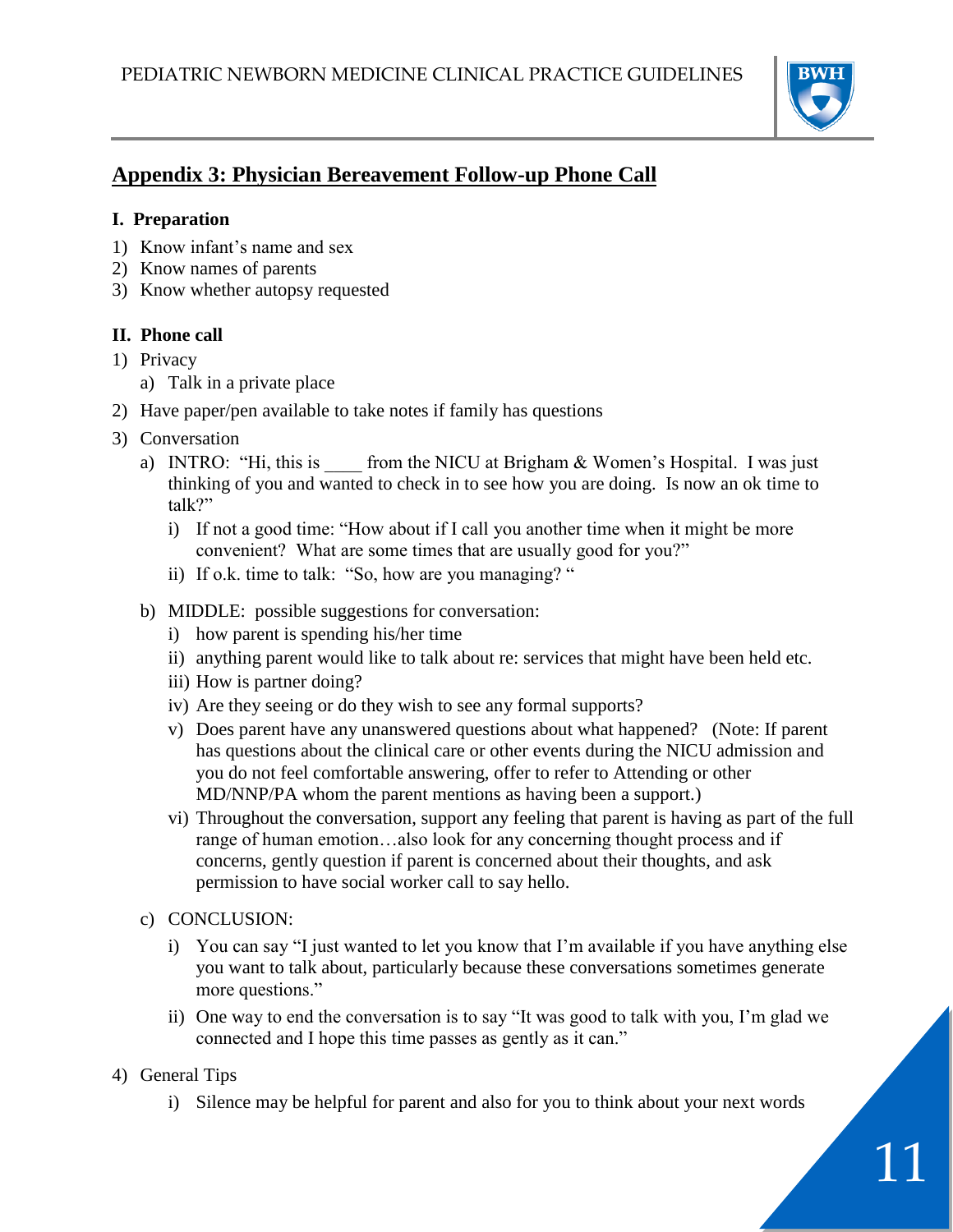

12

- ii) If family member is angry, be a sounding board and allow them to vent. (It may be an appropriate time to notify Medical Director/Nursing Director/Patient Family Relations of family's anger)
	- (1) If family seems to be angry toward one person (e.g., obstetrician), encourage them to speak to that person directly
- iii) Take notes if family has specific questions and outline a plan for getting back to them (For example, if family wants to know the autopsy results, let them know that you will try to figure out if they are back and you or a physician or NNP/PA will contact them later in the week).
- iv) If family expresses guilt, validate that they did nothing wrong

#### **III. After Phone call**

- 1) Place document conversation in infant's EHR. Note that provider should only access chart to document conversation.
- 2) If the provider has concern re: family coping (depressive symptoms, e.g.), the provider should notify the mother's attending obstetrician via a confidential email or message.

#### **References**

- 1. Bell SE, Cadenhead K, Graboys TB. The Doctor's Letter of Condolence, *NEJM* 2001; 344: 1162- 1164
- 2. NICU Bereavement Committee Beth Israel Hospital, [https://www.bidmc.org/centers-and](https://www.bidmc.org/centers-and-departments/neonatology)[departments/neonatology,](https://www.bidmc.org/centers-and-departments/neonatology)
- 3. Zunin LM, Zunin HS, Zunin H. The Art of Condolence: What to Write, What to Say, What to Do at a Time of Loss. Harperperennial Library. July 1992.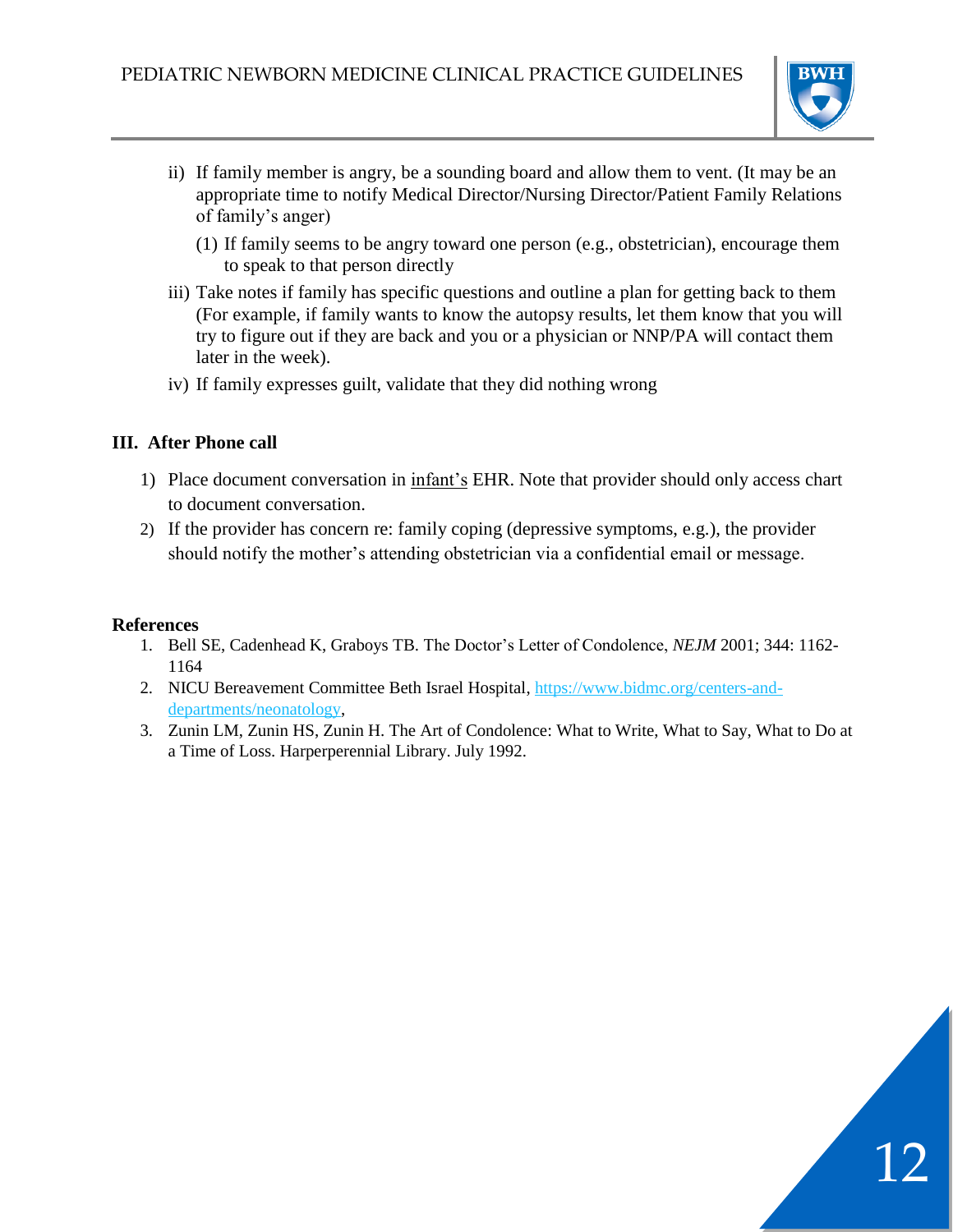

## **APPENDIX 4: PHYSICIAN BEREAVEMENT FAMILY LETTER SAMPLE**

#### **A. Principles**

- Avoid statements intended to assuage grief such as "It was meant to be" or "I know how you feel"
- Avoid re-visiting clinical details of the illness (to avoid legal issues)
- Focus on the sadness of death
- Include any personal memories of the patient or family
- Point out that it was a privilege to have participated in the patient's care

### **B. The Seven Components** (with examples in italics)

*Dear Mr./Ms.* [names]

#### **1. Acknowledge the loss**.

*While I was away this past weekend, I called in to the NICU and learned the sad news from Dr. X of [baby's name] death. I'm so sorry I wasn't available to you during the last moments of your baby's life.*

#### **2. Express your sympathy.**

*I would like to send my sincere condolences to you and your family.* OR, if you were there at the time of death………*Just a little note to say again how sorry I am about [baby's name]'s death or your loss.*

#### **3. Note special qualities of the deceased**.

This may not apply to newborns who die shortly after birth. May apply if the child dies after several weeks/months or if you learn about the death from another healthcare provider. Consider speaking to the "spirit of the baby." *He/she was a fighter, etc.* 

#### **4. Recount a memory about the deceased**.

*I will always remember how (s)he……*

#### **5. Note special qualities of the bereaved**.

*Although I only had the opportunity to work with your family for a short time, it was my privilege to meet you (both) and to provide care for [baby's name].* 

*I admire the way you both handled the challenges of making extremely difficult decisions about what was best for [baby's name].* 

#### **6. Offer assistance.**

*Each person finds their way through these times of grief in different ways, but if you would find comfort from speaking (further) with me or if I can facilitate contact with another NICU staff member, please feel free to call me.*

#### **7. Close with a thoughtful word or phrase**.

*Please know that you are in my thoughts at this extremely difficult time.*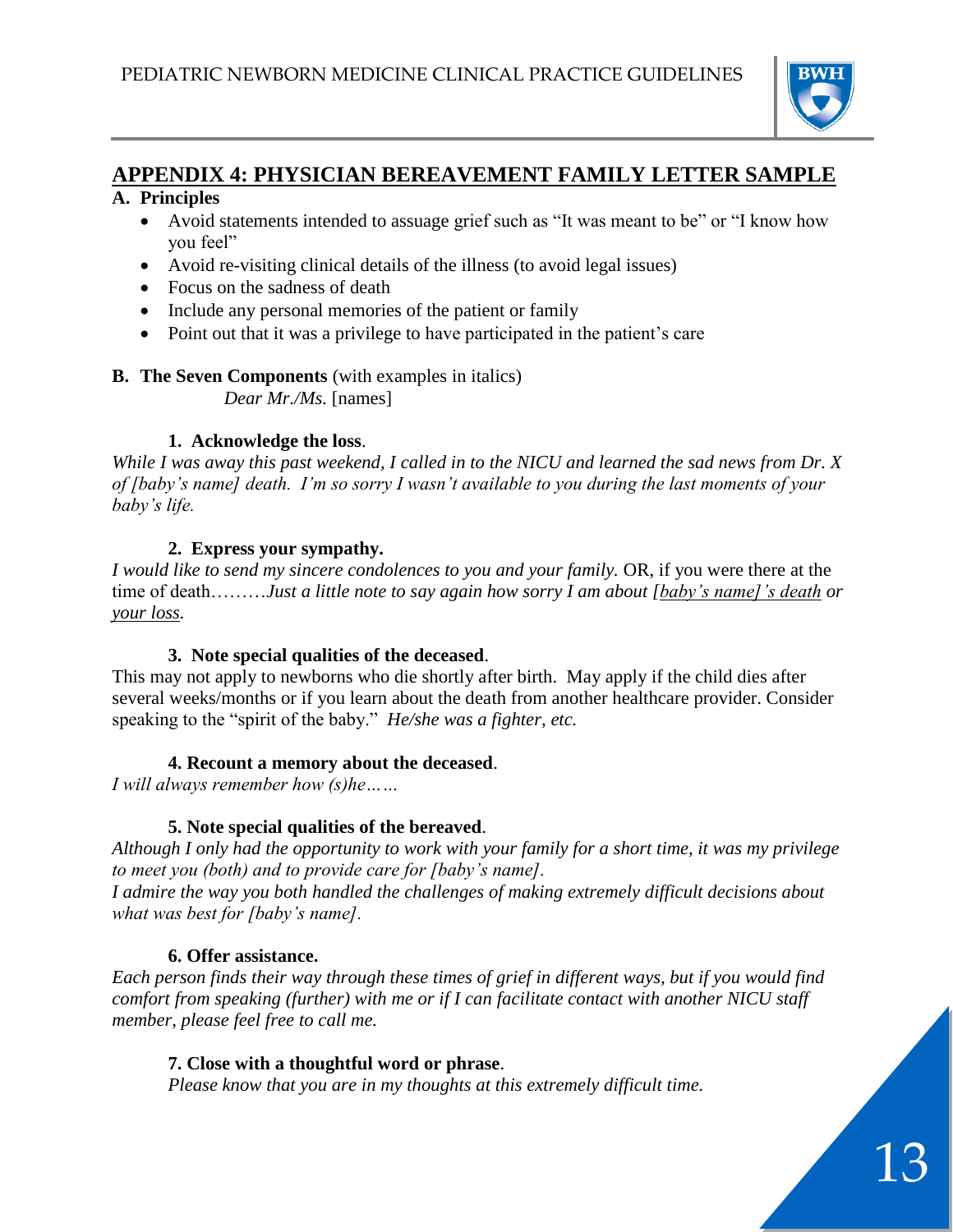

14

## **APPENDIX 5: IMMEDIATE BEREAVEMENT SUPPORT RESOURCES**

All families should be offered:

 $\Box$  Memory box which includes "certificate of life", footprint pads, "Now I Lay Me Down To Sleep" professional photography with consent from parents.

 $\Box$  Bereavement materials which are either located in the bereavement cart in the NICU or in the Bereavement Room on CWN 5.

o When Hello Means Goodbye booklet

o Topic specific brochures from RTS (e.g. talking with children about perinatal loss, grandparent's grief, loss of a multiple, etc). Brochures are available in both English and Spanish.

o When there are siblings, provide information about bereavement support programs (e.g. The Children's Room) or connect family with Child Life Specialist from community palliative care agency

o BWH Bereavement Guide: Coping with Grief and Loss

 $\Box$  Some potential books for parents to read to siblings regarding death

o *Something Very Sad Happened – A Toddler's Guide to Understanding Death* o *The Invisible String*

o *The Goodbye Book*

 $\square$  See Nursing Policy WNH P.3 Care of the Patient Family Experiencing Pregnancy or Neonatal Loss https://hospitalpolicies.ellucid.com/documents/view/3301/active/